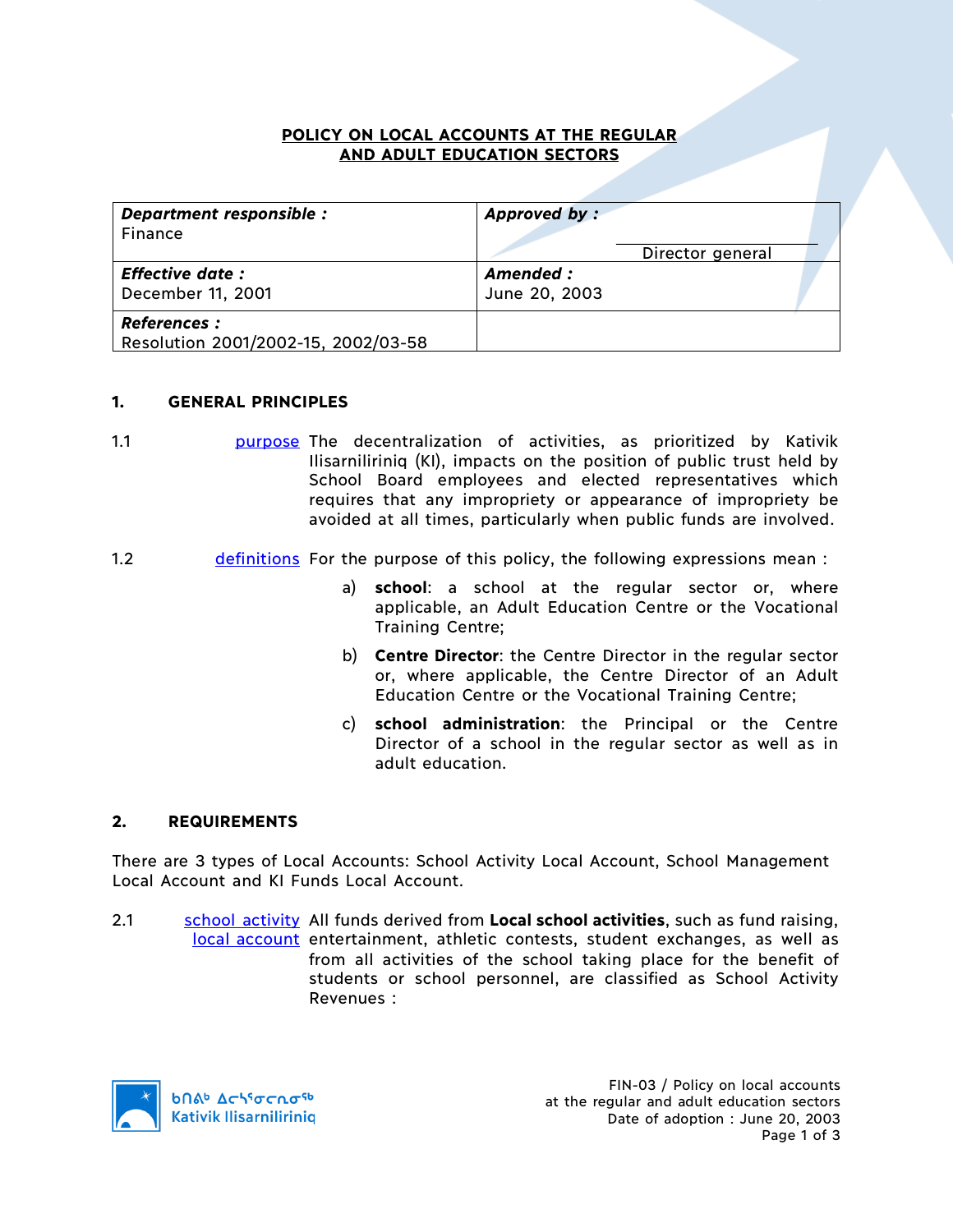- a) the School Administrators are responsible for the opening of School Activity Local Accounts at the Bank or the Coop in order to deposit all School Activity Revenues;
- b) a different School Activity Local Account may be opened for each separate school activity.

2.2 school All funds derived from **Local School Operations**, which are raised management at the local level and involve school property such as the rental local account of school facilities as set in the Policy on *Use of KI facilities and equipment*, are classified as School Management Revenues :

- a) the School Administrators are responsible for the opening of one **School Management Local Account** whether at the Bank or the Coop in order to deposit all School Management Revenues;
- b) only one single Account shall be established in order to regroup all revenues derived from Local school operations.
- 2.3 KI funds All funds transferred by KI to a school are classified as **KI Funds :**
	- a) the KI Finance Department is responsible for opening, for each school, a **KI Funds Local Account** at the CIBC regrouping KI Funds;
	- b) all KI Funds are deposited by the Board into this Local CIBC account and these funds may not be transferred to any other account;
	- c) all expenses financed by the Board, such as Education Committee members' honoraria, are covered directly by this Account.

## **FOR ALL LOCAL ACCOUNTS**

local account

- 2.4 signatures Two signatures are required for each account in order to authorize any expenses related to any Local Account.
- 2.5 signatories One of these two signatories shall keep an accurate record of all receipts, their origin and disbursements, so that a clear and concise statement of the condition of each account may be determined at all times. All transactions shall be clearly described in order to be identified easily.